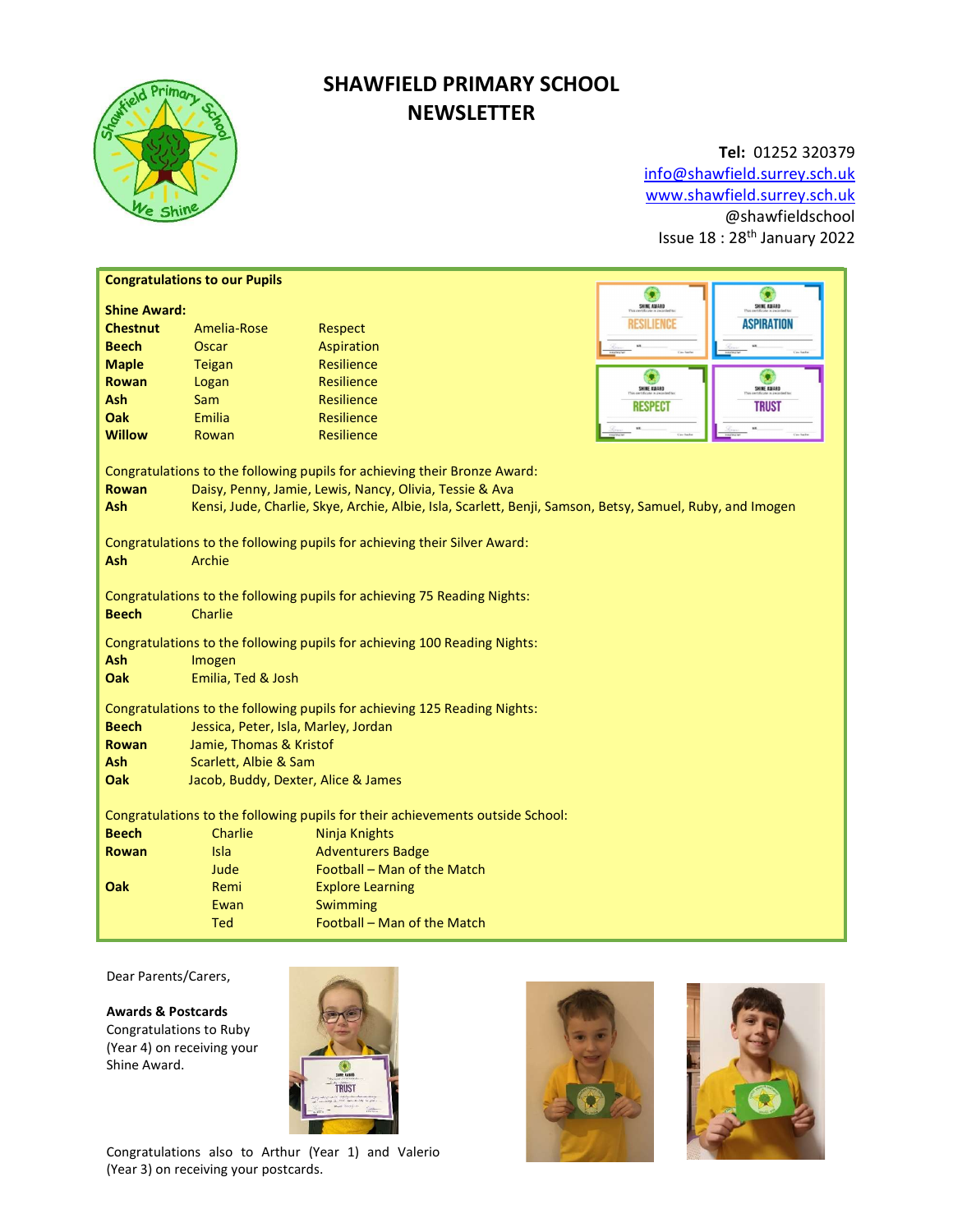# Parent Forum – Monday 24th January 2022

A big thank you to parents who attended Parent Forum this week. It was great to share our curriculum plans and our approach to teaching writing. The feedback is very useful to guide how the school best supports the children and parents with home learning. We hope that a few more families will be able to join us next term to aid this valuable discussion.

#### Year 1 Visit to Gilbert White's House - 31st January 2022

Please ensure that all children are in school on time and if they do not have their wellies in school that they bring a pair in for the visit.

# Year 6 Residential Visit to Avon Tyrrell – First Meeting on Monday 31st January at 6pm

The First Meeting for Parents/Carers and children for this year's Year 6 Residential Visit to Avon Tyrrell (Monday 20th June to Friday 24th June) will take place on Monday 31st January at 6pm.

Year 6 Visit to Houses of Parliament  $-1^{st}$  February 2022 Please ensure that all children are in school on time.

### Year 5 Residential Visit to Stone Farm – Final Meeting on Monday 7th February at 6pm

The Final Meeting for Parents/Carers and children for this year's Year 5 Residential Visit to Stone Farm will take place on Monday 7th February at 6pm.

# Full Governors Meeting  $-8$ <sup>th</sup> February

The next meeting of our full Governing Body is being held in the evening of Tuesday 8<sup>th</sup> February.

If you would like to join this meeting, please email: clerk@shawfield.surrey.sch.uk to register your interest.

#### A thank you from Phyllis Tuckwell

A big thank you to all those that donated to Phyllis Tuckwell by wearing their Christmas jumper to school on Christmas Jumper Day. The school raised an amazing £208 which is brilliant, and this will go towards Phyllis Tuckwell helping to support over 250 patients, relatives, and carers every day.

# Lunch Menu

Please find attached the Autumn/Winter lunch menu which take us up to Easter for the week commencing  $31<sup>st</sup>$ January 2022 (Week f3).

#### Confirmed INSET Dates 2022

We are pleased to announce the remaining INSET dates for this academic year:

Monday 21<sup>st</sup> February 2022 Friday 22nd July 2022

Yours sincerely,

SSA News

# Next SSA meeting

The next SSA meeting will be held, via Teams, on 2nd February 2022 at 7pm. Further information and the web link will be sent out soon.

#### Guildford Lottery

As many parents will know, if you sign-up to the Guildford Weekly Lottery, not only are you in the running of winning on the lottery itself, but you can also help raise money for the SSA. So, if you can spare any change, please consider supporting out school and have a chance of winning a prize! Tickets cost £1 and if you have not logged on recently, please check your still active and opted to support the SSA!

https://www.guildfordlottery.org and search for SSA

# Community News

# Ash Manor – Residents Concert

Ash Manor would like to invite residents of Ash for a FREE evening of music. Please come down to the AMS theatre on 10<sup>th</sup> February between 6pm-7pm to see what their students have been working on.

#### Space is limited, so email

information@ashmanorschool.com to book your free ticket.

For further information, please visit the Ash Manor School Facebook page.

### A Helping Hand for a Healthier Family

Please see the attached flyer about' Be Your Best', Surrey's free family weight management programme. You can follow 'Be Your Best' on Twitter @BYBSurrey and visit the 'Be Your Best' website at www.bybsurrey.org for regular updates and useful information on how we are encouraging families to lead a healthy lifestyle.

#### Behaviour Helpline

Mindworks has a new Helpline for family's struggling with their children's behaviour / difficulties which could be related to a neurodevelopmental need, such as ASD/ADHD.

The out-of-hours phone line provides advice to parents and carers and runs from 5pm until 11pm, seven days a week, 365 days a year. More details can be found at:

https://www.mindworks-surrey.org/ourservices/neurodevelopmental-services/out-hoursadvice-line

Mr Stephen Corcoran Headteacher